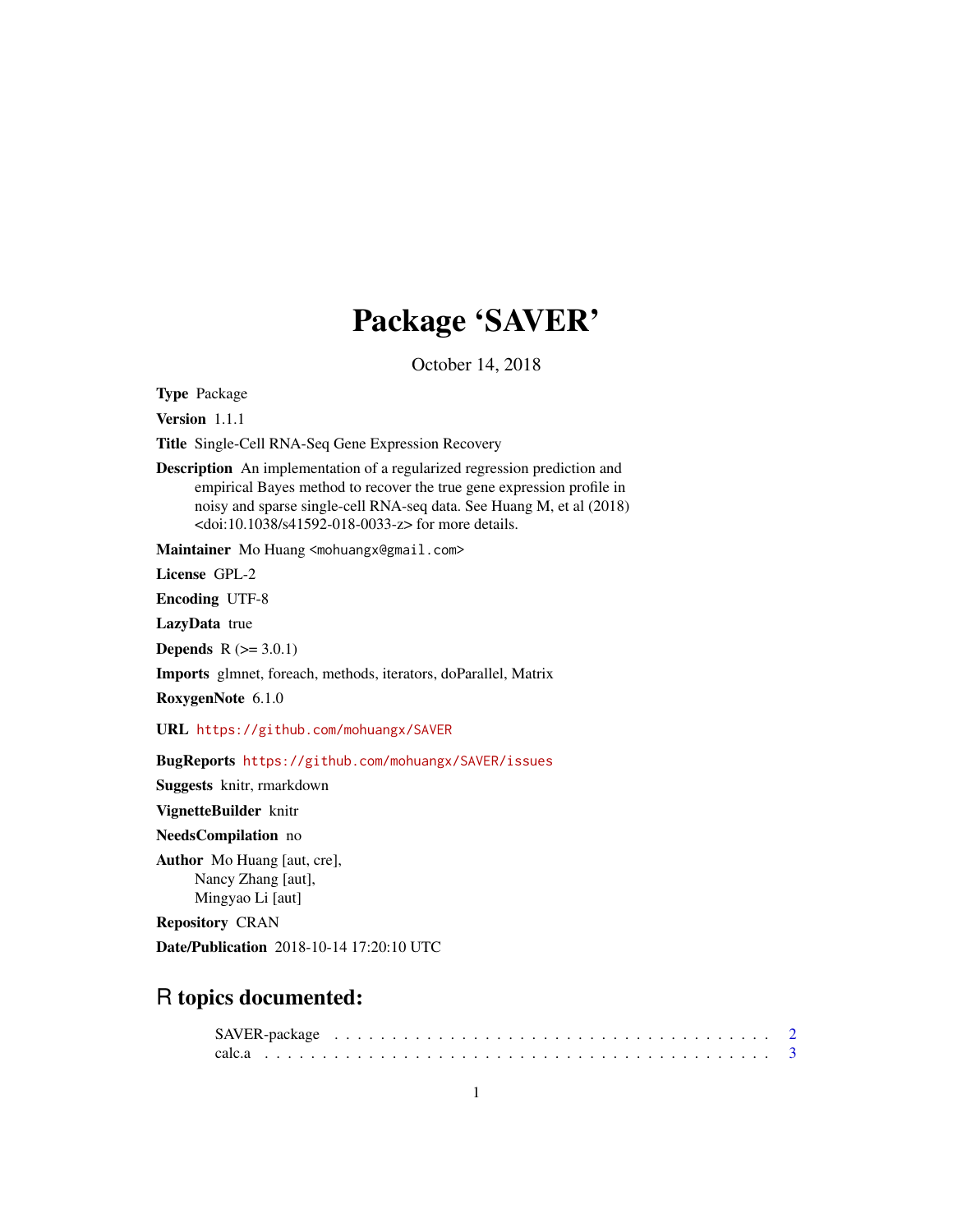## <span id="page-1-0"></span>2 SAVER-package

#### **Index** and the contract of the contract of the contract of the contract of the contract of the contract of the contract of the contract of the contract of the contract of the contract of the contract of the contract of th

SAVER-package *SAVER: Single-cell Analysis Via Expression Recovery*

## Description

The SAVER package implements SAVER, a gene expression recovery method for single-cell RNA sequencing (scRNA-seq). Borrowing information across all genes and cells, SAVER provides estimates for true expression levels as well as posterior distributions to account for estimation uncertainty. See [Huang et al \(2018\)](https://doi.org/10.1038/s41592-018-0033-z) for more details.

## Author(s)

Mo Huang (Maintainer), <mohuangx@gmail.com>

Nancy Zhang, <nzh@wharton.upenn.edu>

Mingyao Li, <mingyao@pennmedicine.upenn.edu>

#### Source

<https://github.com/mohuangx/SAVER>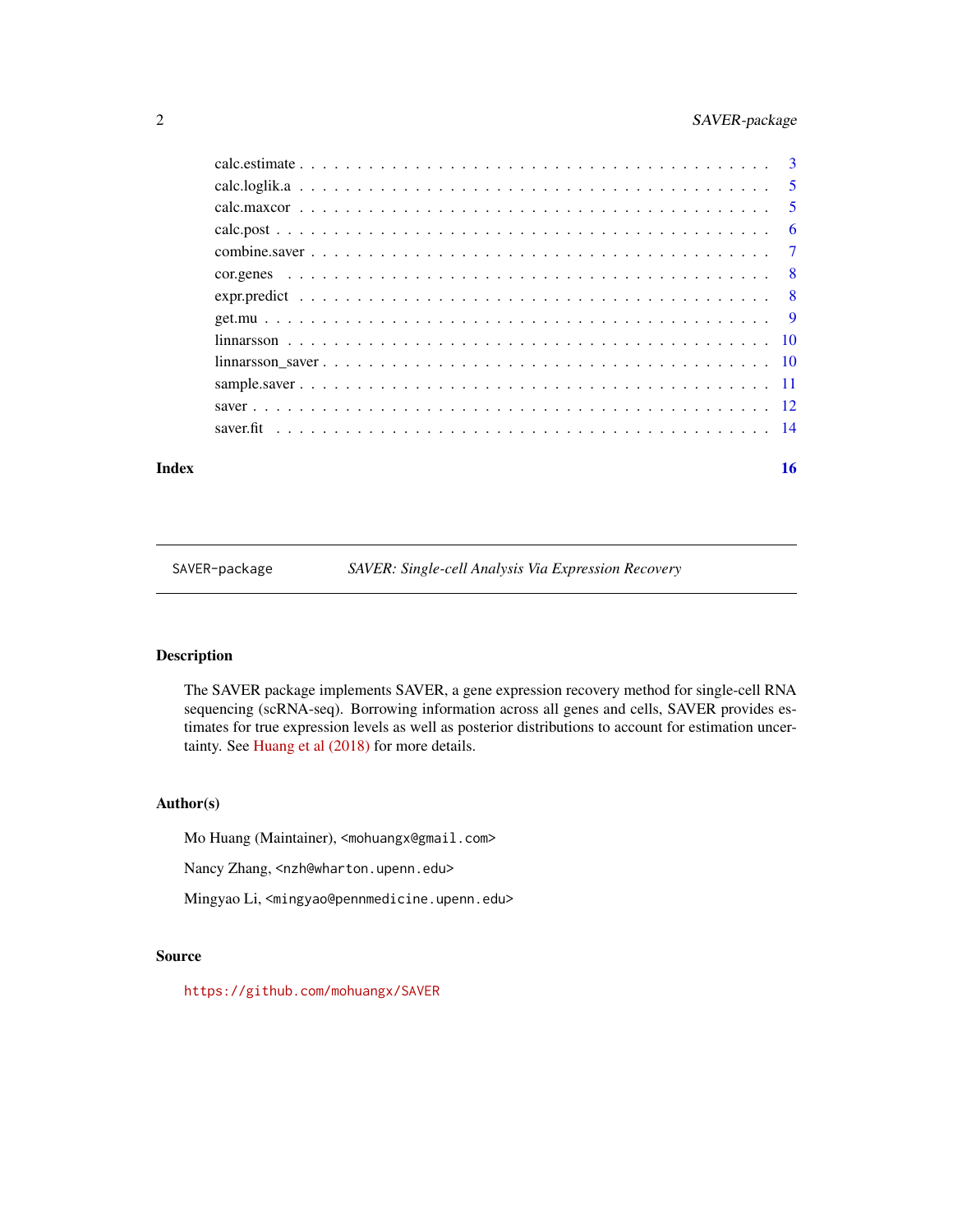<span id="page-2-0"></span>

#### Description

Finds the prior parameter that maximizes the marginal likelihood given the prediction.

#### Usage

```
calc.a(y, mu, sf)
calc.b(y, mu, sf)
calc.k(y, mu, sf)
```
#### Arguments

|     | A vector of observed gene counts.           |
|-----|---------------------------------------------|
| mu  | A vector of predictions from expr. predict. |
| .sf | Vector of normalized size factors.          |

#### Details

calc.a returns a prior alpha parameter assuming constant coefficient of variation. calc.b returns a prior beta parameter assuming constant Fano factor. calc.k returns a prior variance parameter assuming constant variance.

#### Value

A vector with the optimized parameter and the negative log-likelihood.

calc.estimate *Calculate estimate*

#### Description

Calculates SAVER estimate

#### Usage

```
calc. estimate(x, x.est, cutoff = 0, coefs = NULL, sf, scale.sf,pred.gene.names, pred.cells, null.model, nworkers, calc.maxcor,
 estimates.only)
calc.estimate.mean(x, sf, scale.sf, mu, nworkers, estimates.only)
calc.estimate.null(x, sf, scale.sf, nworkers, estimates.only)
```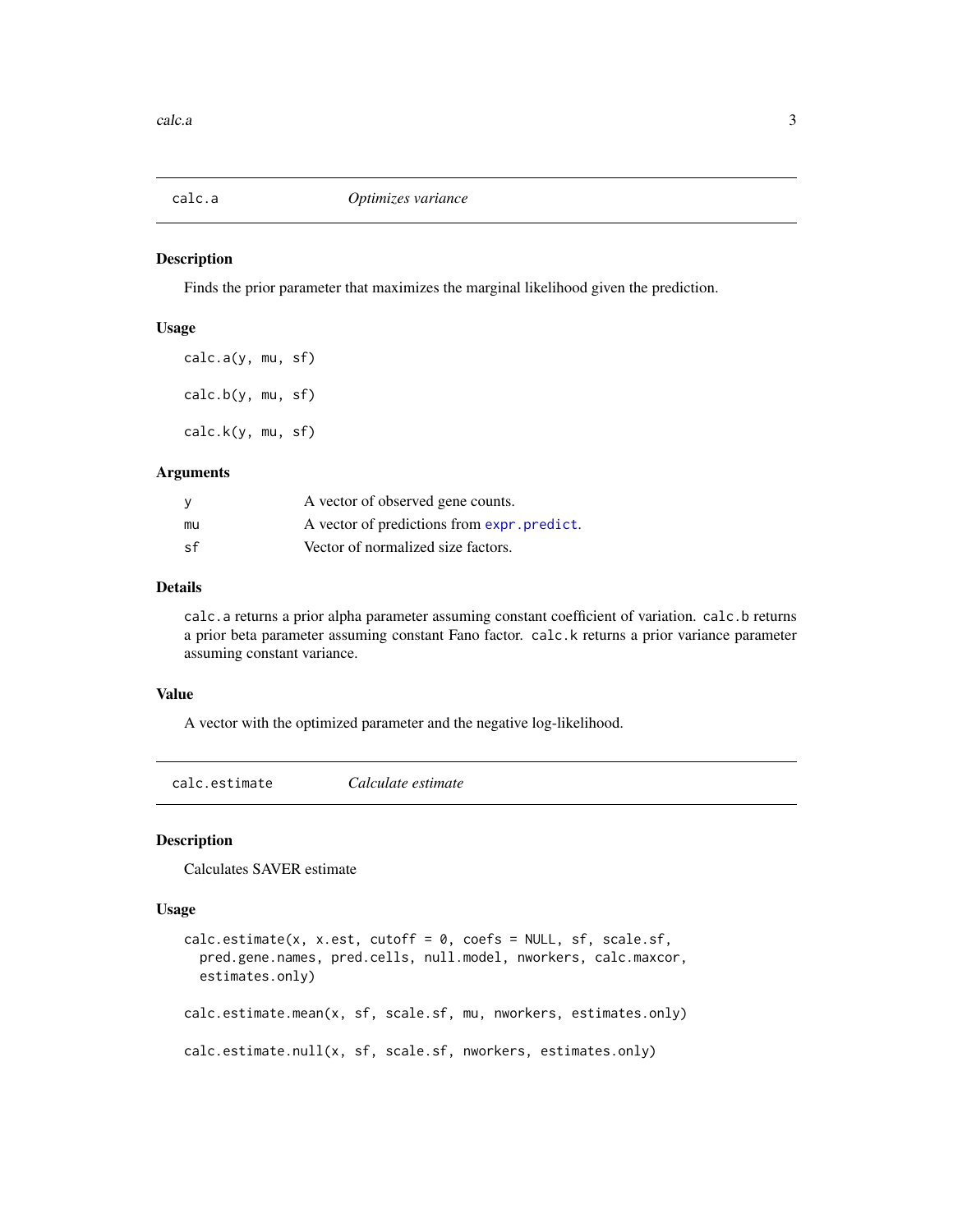## Arguments

| $\mathsf{x}$    | An expression count matrix. The rows correspond to genes and the columns<br>correspond to cells.                                                                                  |
|-----------------|-----------------------------------------------------------------------------------------------------------------------------------------------------------------------------------|
| x.est           | The log-normalized predictor matrix. The rows correspond to cells and the<br>columns correspond to genes.                                                                         |
| cutoff          | Maximum absolute correlation to determine whether a gene should be predicted.                                                                                                     |
| coefs           | Coefficients of a linear fit of log-squared ratio of largest lambda to lambda<br>of lowest cross-validation error. Used to estimate model with lowest cross-<br>validation error. |
| sf              | Normalized size factor.                                                                                                                                                           |
| scale.sf        | Scale of size factor.                                                                                                                                                             |
| pred.gene.names | Names of genes to perform regression prediction.                                                                                                                                  |
| pred.cells      | Index of cells to perform regression prediction.                                                                                                                                  |
| null.model      | Whether to use mean gene expression as prediction.                                                                                                                                |
| nworkers        | Number of cores registered to parallel backend.                                                                                                                                   |
| calc.maxcor     | Whether to calculate maximum absolute correlation.                                                                                                                                |
| estimates.only  | Only return SAVER estimates. Default is FALSE.                                                                                                                                    |
| mu              | Matrix of prior means                                                                                                                                                             |

## Details

The SAVER method starts by estimating the prior mean and variance for the true expression level for each gene and cell. The prior mean is obtained through predictions from a LASSO Poisson regression for each gene implemented using the glmnet package. Then, the variance is estimated through maximum likelihood assuming constant variance, Fano factor, or coefficient of variation variance structure for each gene. The posterior distribution is calculated and the posterior mean is reported as the SAVER estimate.

#### Value

A list with the following components

| est        | Recovered (normalized) expression                                                                                                      |
|------------|----------------------------------------------------------------------------------------------------------------------------------------|
| se         | Standard error of estimates                                                                                                            |
| maxcor     | Maximum absolute correlation for each gene. 2 if not calculated                                                                        |
| lambda.max | Smallest value of lambda which gives the null model.                                                                                   |
| lambda.min | Value of lambda from which the prediction model is used                                                                                |
| sd.cv      | Difference in the number of standard deviations in deviance between the model<br>with lowest cross-validation error and the null model |
| ct         | Time taken to generate predictions.                                                                                                    |
| vt         | Time taken to estimate variance.                                                                                                       |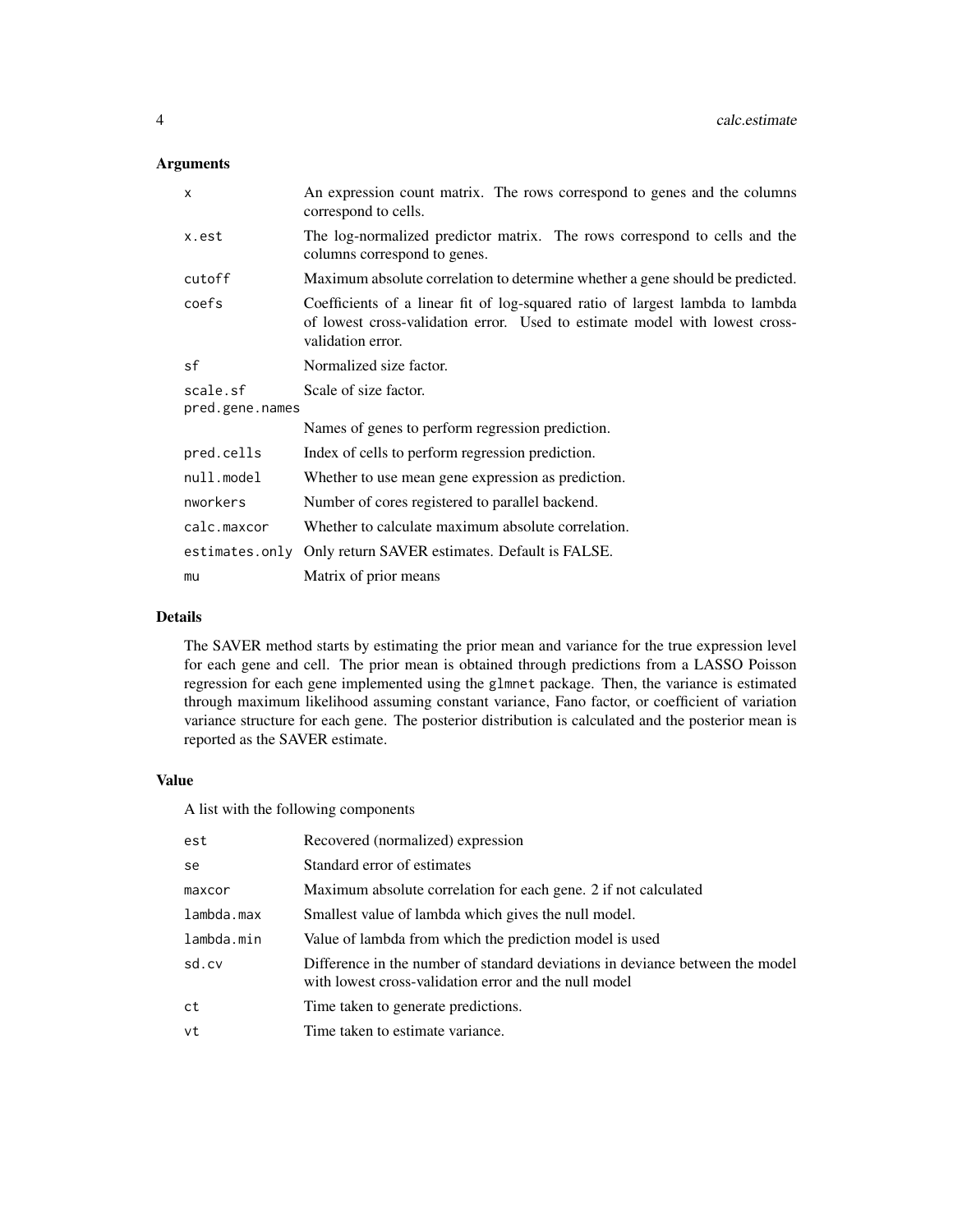<span id="page-4-0"></span>calc.loglik.a *Calculates marginal likelihood*

## Description

Calculates the marginal likelihood given the prediction under constant coefficient of variation (a), Fano factor (b), and variance (k).

#### Usage

```
calc.loglik.a(a, y, mu, sf)
calc.loglik.b(b, y, mu, sf)
calc.loglik.k(k, y, mu, sf)
```
## Arguments

| a, b, k  | Prior parameter.                            |
|----------|---------------------------------------------|
| <b>V</b> | A vector of observed gene counts.           |
| mu       | A vector of predictions from expr. predict. |
| .sf      | Vector of normalized size factors.          |

#### Details

calc.loglik.a returns the shifted negative log-likelihood under constant coefficient of variation. calc.loglik.b returns the shifted negative log-likelihood under constant Fano factor. calc.loglik.k returns the shifted negative log-likelihood under constant variance.

#### Value

A shifted negative marginal log-likelihood.

calc.maxcor *Calculate maximum correlation*

## Description

Calculates the maximum absolute correlation between two matrices along the columns

## Usage

calc.maxcor(x1, x2)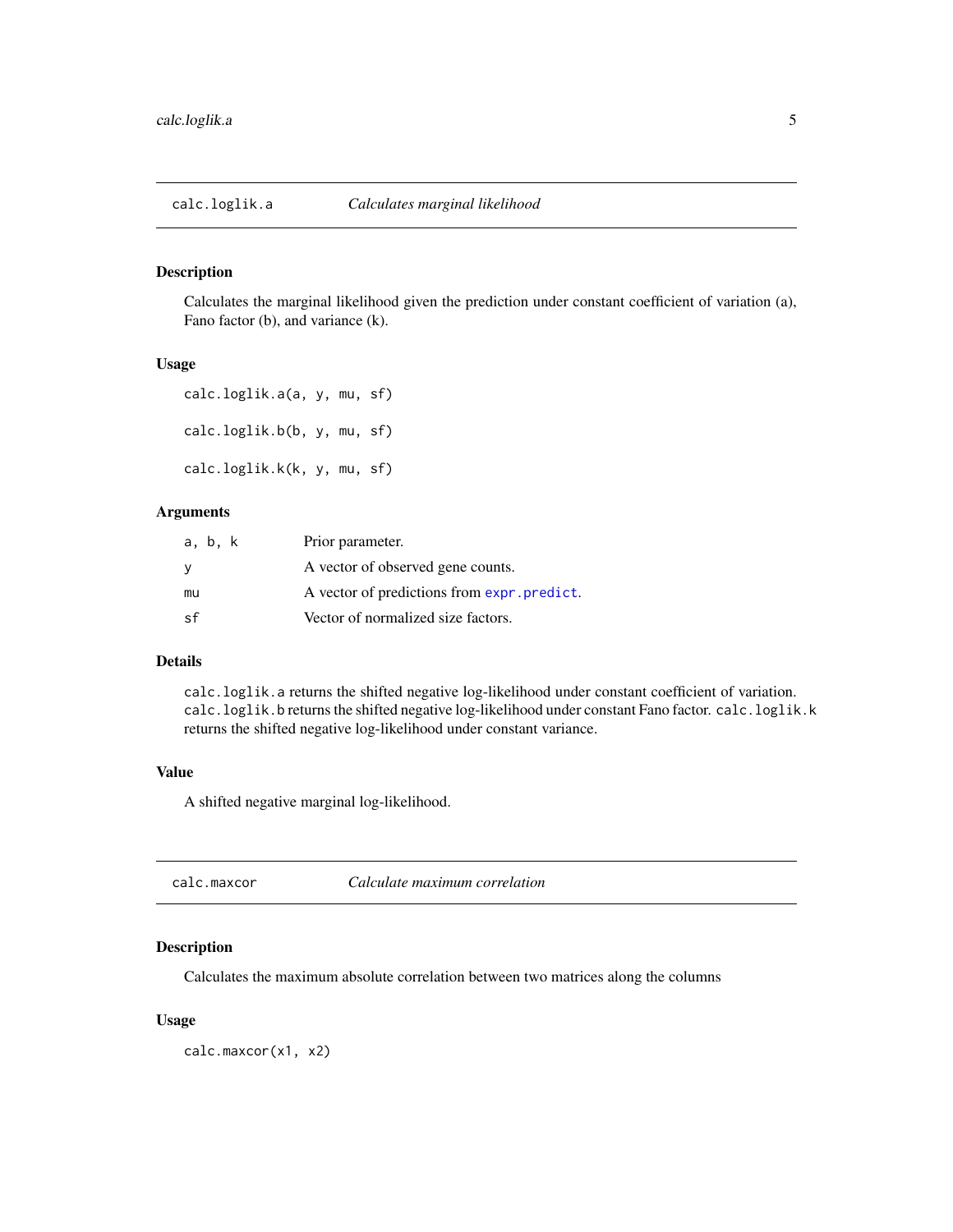<span id="page-5-0"></span>6 calc.post

#### Arguments

| x1 | Named matrix 1 |
|----|----------------|
| x2 | Named matrix 2 |

## Details

This function calculates the maximum absolute correlation for each column of x2 against each column of x1. The matrices are named and if the names overlap between x1 and x2, the correlation between the same named entries is set to zero.

## Value

A vector of maximum absolute correlations

## Examples

```
x1 <- matrix(rnorm(500), 100, 5)
x2 <- x1 + matrix(rnorm(500), 100, 5)
colnames(x1) <- c("A", "B", "C", "D", "E")
colnames(x2) <- c("A", "B", "C", "D", "E")
cor(x1, x2)calc.maxcor(x1, x2)
```
calc.post *Calculates SAVER posterior*

## Description

Given prediction and prior variance, calculates the Gamma posterior distribution parameters for a single gene.

## Usage

calc.post(y, mu, sf, scale.sf)

## Arguments

| у        | A vector of observed gene counts.  |
|----------|------------------------------------|
| mu       | A vector of prior means.           |
| sf       | Vector of normalized size factors. |
| scale.sf | Mean of the original size factors. |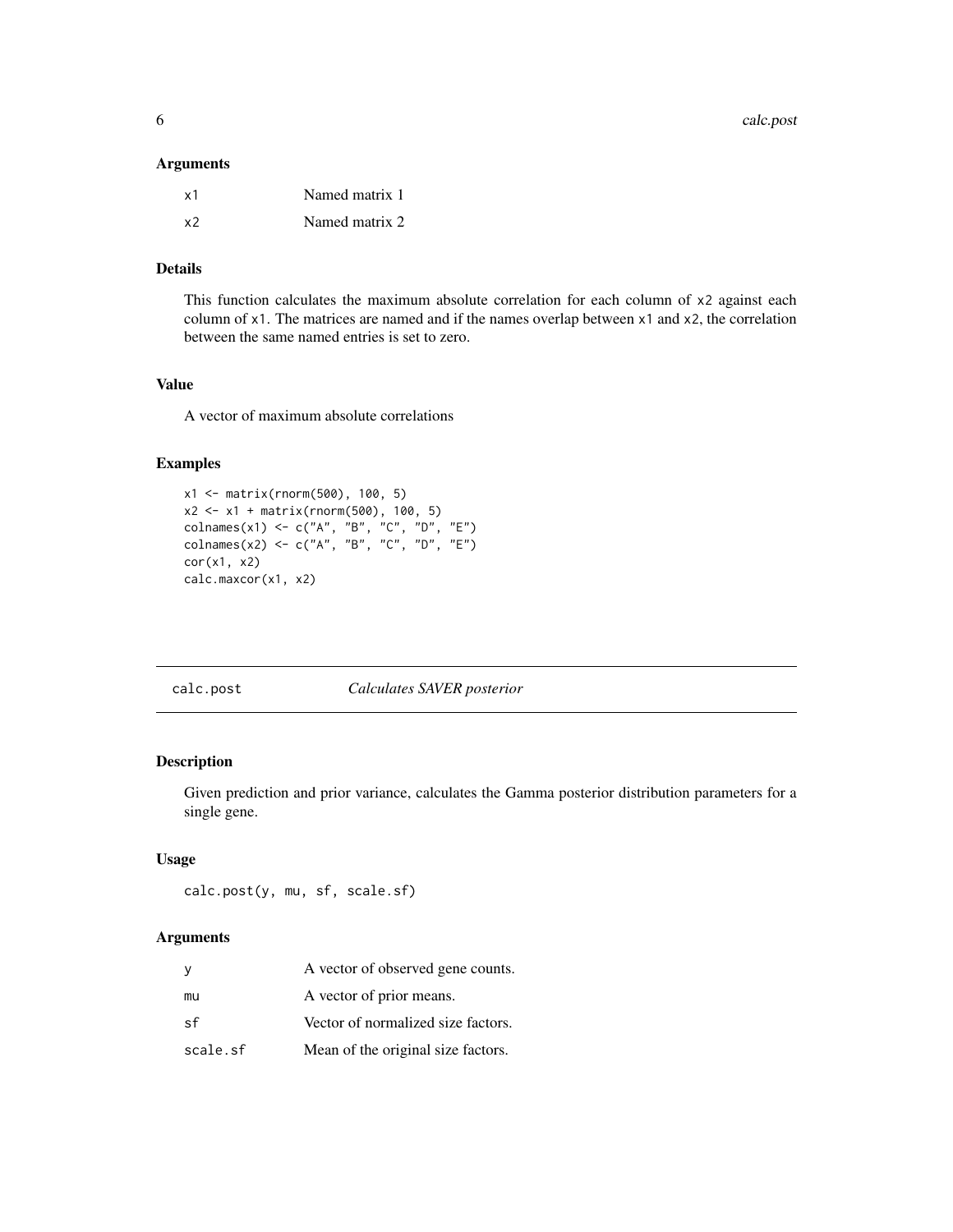## <span id="page-6-0"></span>combine.saver 7

## Details

Let  $\alpha$  be the shape parameter and  $\beta$  be the rate parameter of the prior Gamma distribution. Then, the posterior Gamma distribution will be

$$
Gamma(y + \alpha, sf + \beta),
$$

where y is the observed gene count and sf is the size factor.

## Value

A list with the following components

| estimate | Recovered (normalized) expression     |
|----------|---------------------------------------|
| se       | Standard error of expression estimate |

combine.saver *Combines SAVER*

## Description

Combines SAVER objects

#### Usage

combine.saver(saver.list)

## Arguments

saver.list List of SAVER objects

## Details

If SAVER was applied to a dataset for chunks of genes (by specifying pred.genes and pred.genes.only = TRUE), this function combines the individual SAVER objects into one SAVER object.

#### Value

A combined SAVER object

#### Examples

```
data("linnarsson")
```

```
## Not run:
a <- saver(linnarsson, pred.genes = 1:5, pred.genes.only = TRUE)
b <- saver(linnarsson, pred.genes = 6:10, pred.genes.only = TRUE)
ab <- combine.saver(list(a, b))
## End(Not run)
```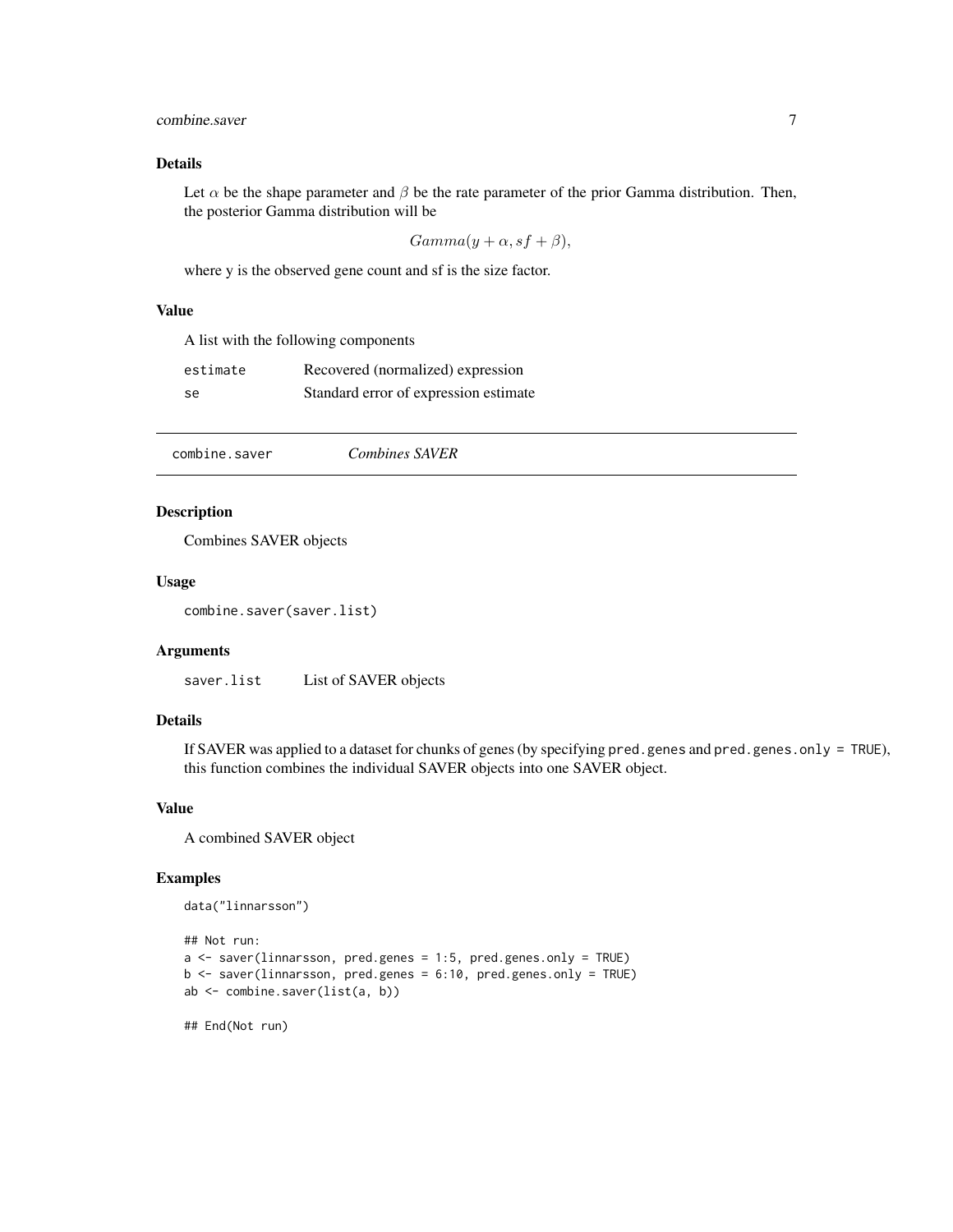<span id="page-7-0"></span>

## Description

Adjusts for SAVER estimation uncertainty by calculating and adjusting gene-to-gene and cell-tocell correlation matrices

#### Usage

```
cor.genes(x, cor.mat = NULL)
cor.cells(x, cor.mat = NULL)
```
## Arguments

|         | A saver object.                                                                  |
|---------|----------------------------------------------------------------------------------|
| cor.mat | If a correlation matrix of the SAVER estimates was already obtained, then it can |
|         | be provided as an input to avoid recomputation.                                  |

## Details

The SAVER estimates that are produced have varying levels of uncertainty depending on the gene and the cell. These functions adjust the gene-to-gene and cell-to-cell correlations of the SAVER estimates to reflect the estimation uncertainty.

## Value

An adjusted correlation matrix.

## Examples

```
data("linnarsson_saver")
```
gene.cor <- cor.genes(linnarsson\_saver)

<span id="page-7-1"></span>expr.predict *Calculates SAVER prediction.*

## Description

Uses cv.glmnet from the glmnet package to return the SAVER prediction.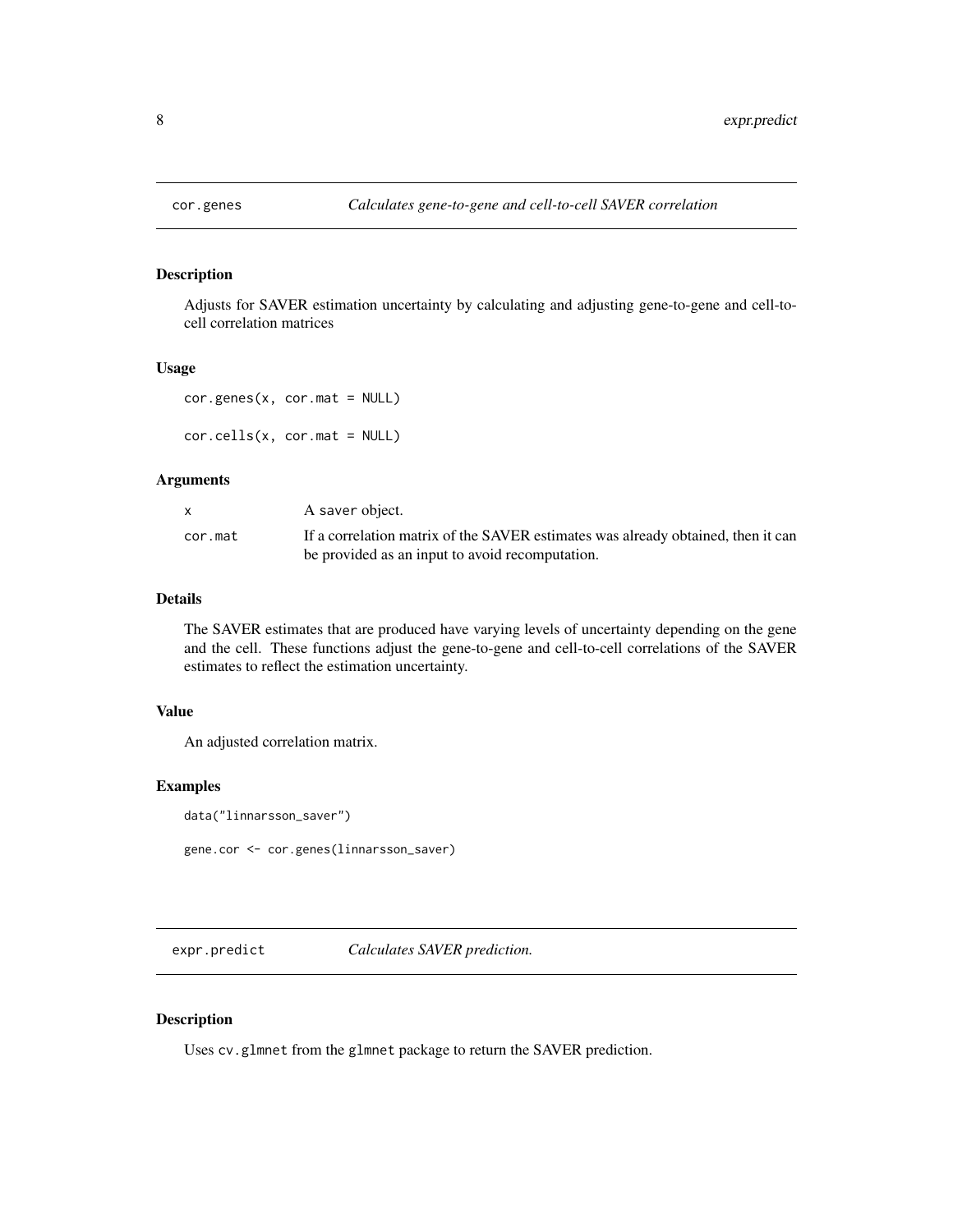#### <span id="page-8-0"></span>get.mu **9**

#### Usage

```
expr.predict(x, y, pred.cells = 1:length(y), seed = NULL,
  lambda.max = NULL, lambda.min = NULL)
```
## Arguments

| $\mathsf{x}$ | A log-normalized expression count matrix of genes to be used in the prediction. |
|--------------|---------------------------------------------------------------------------------|
| y            | A normalized expression count vector of the gene to be predicted.               |
| pred.cells   | Index of cells to use for prediction. Default is to use all cells.              |
| seed         | Sets the seed for reproducible results.                                         |
| lambda.max   | Maximum value of lambda which gives null model.                                 |
| lambda.min   | Value of lambda from which the prediction model is used                         |

## Details

The SAVER method starts with predicting the prior mean for each cell for a specific gene. The prediction is performed using the observed normalized gene count as the response and the normalized gene counts of other genes as predictors. cv.glmnet from the glmnet package is used to fit the LASSO Poisson regression. The model with the lowest cross-validation error is chosen and the fitted response values are returned and used as the SAVER prediction.

## Value

A vector of predicted gene expression.

get.mu *Output prior predictions*

## Description

Outputs prior predictions

#### Usage

get.mu(x, saver.obj)

#### Arguments

| x         | Original count matrix. |
|-----------|------------------------|
| saver.obj | SAVER output.          |

## Details

This function outputs prior mean predictions  $\mu$  used in fitting the SAVER model.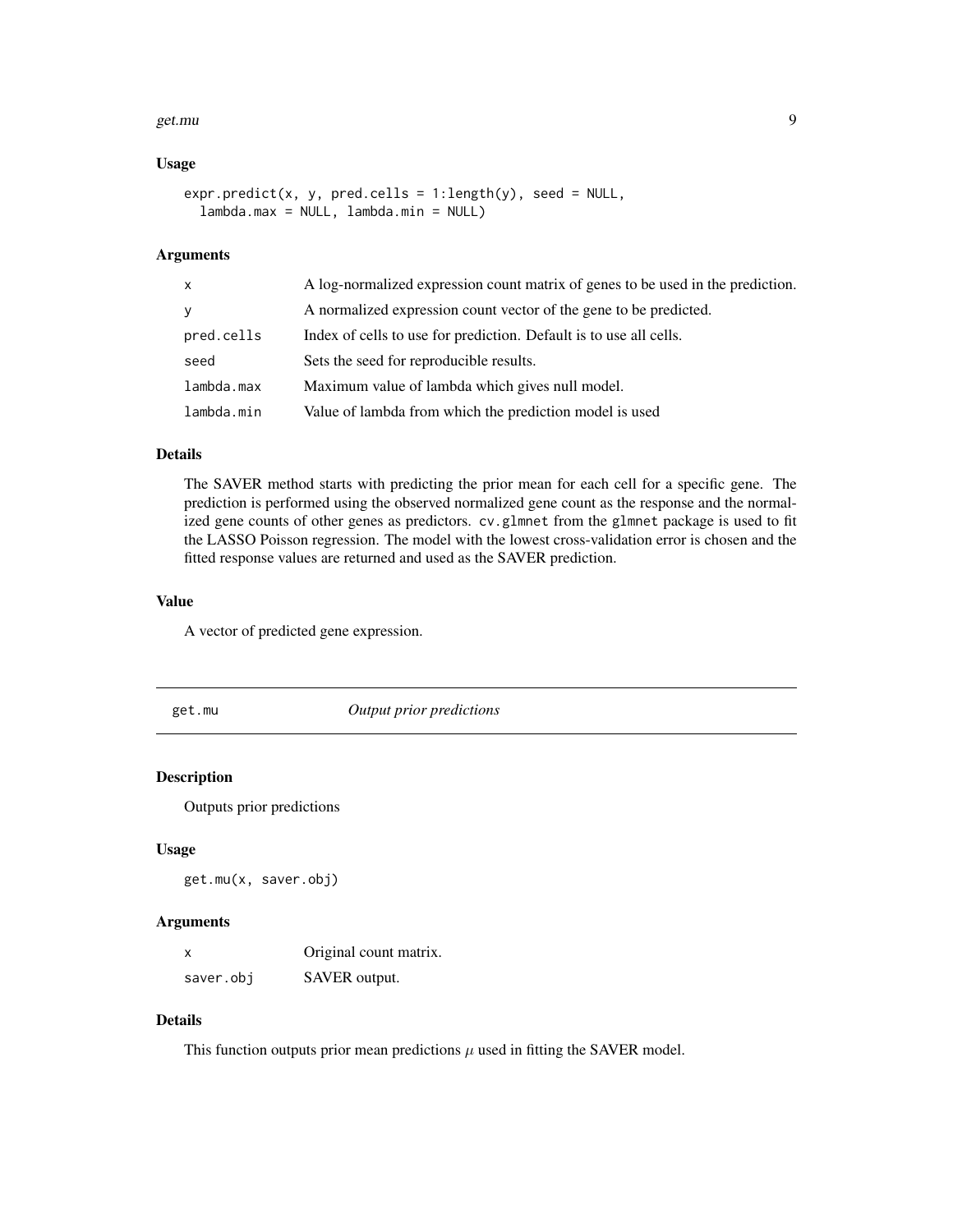## Value

A matrix of prior mean predictions

#### Examples

```
data("linnarsson")
data("linnarsson_saver")
```

```
mu <- get.mu(linnarsson, linnarsson_saver)
```

```
linnarsson Mouse brain single-cell RNA-seq dataset
```
#### Description

3,529 genes and 200 cells from a mouse brain scRNA-seq dataset.

#### Usage

linnarsson

#### Format

An object of class matrix with 3529 rows and 200 columns.

#### References

Zeisel, A., Munoz-Manchado, A. B., Codeluppi, S., Lonnerberg, P., La Manno, G., Jureus, A., ... Linnarsson, S. (2015). Cell types in the mouse cortex and hippocampus revealed by single-cell RNA-seq. *Science, 347*(6226), 1138-1142.

linnarsson\_saver *SAVER recovered mouse brain single-cell RNA-seq dataset*

## Description

Output of running 'saver' on the 'linnarsson' dataset.

## Usage

linnarsson\_saver

#### Format

An object of class saver of length 3.

<span id="page-9-0"></span>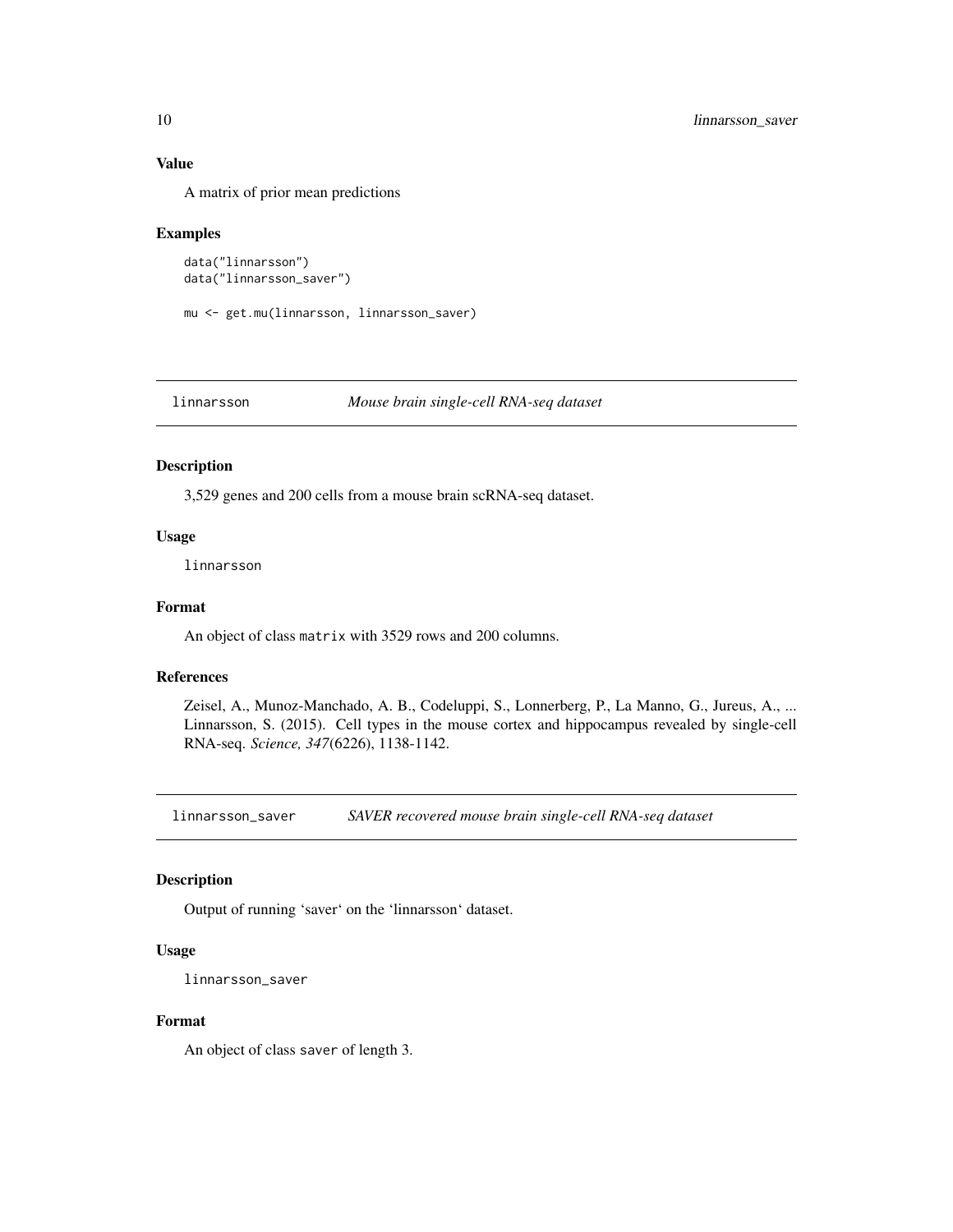## <span id="page-10-0"></span>sample.saver 11

## References

Zeisel, A., Munoz-Manchado, A. B., Codeluppi, S., Lonnerberg, P., La Manno, G., Jureus, A., ... Linnarsson, S. (2015). Cell types in the mouse cortex and hippocampus revealed by single-cell RNA-seq. *Science, 347*(6226), 1138-1142.

sample.saver *Samples from SAVER*

## Description

Samples from the posterior distribution output by SAVER.

#### Usage

```
sample.saver(x, rep = 1, efficiency.known = FALSE, seed = NULL)
```
#### Arguments

| $\mathsf{x}$     | A saver object.                                    |
|------------------|----------------------------------------------------|
| rep              | Number of sampled datasets. Default is 1.          |
| efficiency.known |                                                    |
|                  | Whether the efficiency is known. Default is FALSE. |
| seed             | seed used in set. seed.                            |

#### Details

The SAVER method outputs a posterior distribution, which we can sample from for downstream analysis. The posterior distribution accounts for uncertainty in the SAVER estimation procedure. If the efficiency is known, negative binomial sampling is performed; otherwise, gamma sampling is performed.

#### Value

A matrix of expression values sampled from SAVER posterior. If  $rep > 1$ , a list of matrices is returned

## Examples

```
data("linnarsson_saver")
```
samp1 <- sample.saver(linnarsson\_saver, seed = 50)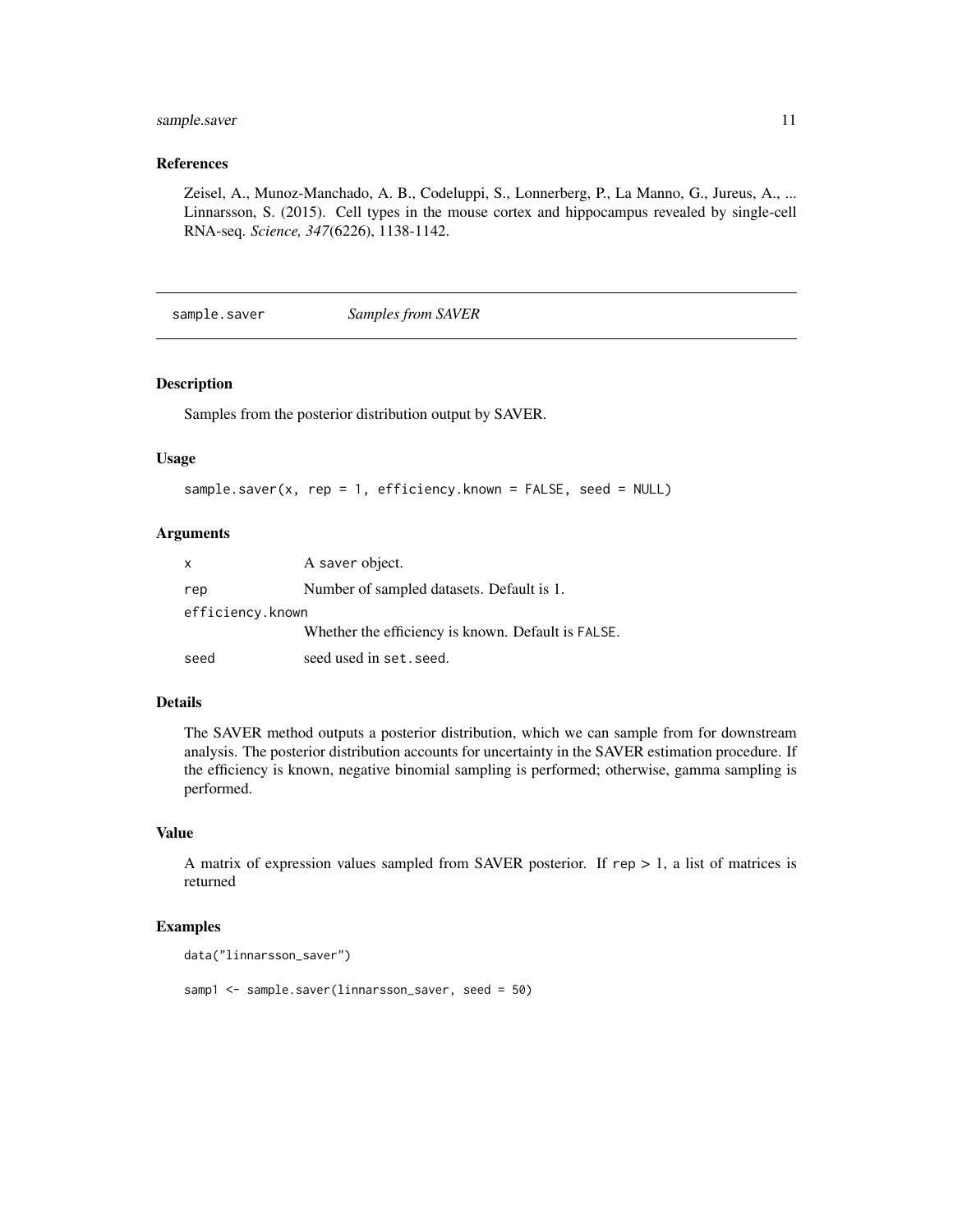<span id="page-11-0"></span>saver *Runs SAVER*

#### Description

Recovers expression using the SAVER method.

## Usage

```
saver(x, do.fast = TRUE, nores = 1, size.factor = NULL,npred = NULL, pred.cells = NULL, pred.genes = NULL,
 pred.genes.only = FALSE, null.model = FALSE, mu = NULL,
 estimates.only = FALSE)
```
## Arguments

| $\boldsymbol{\mathsf{x}}$ | An expression count matrix. The rows correspond to genes and the columns<br>correspond to cells. Can be sparse.                                                                        |  |
|---------------------------|----------------------------------------------------------------------------------------------------------------------------------------------------------------------------------------|--|
| do.fast                   | Approximates the prediction step. Default is TRUE.                                                                                                                                     |  |
| ncores                    | Number of cores to use. Default is 1.                                                                                                                                                  |  |
| size.factor               | Vector of cell size normalization factors. If $x$ is already normalized or normal-<br>ization is not desired, use size factor $= 1$ . Default uses mean library size<br>normalization. |  |
| npred                     | Number of genes for regression prediction. Selects the top npred genes in terms<br>of mean expression for regression prediction. Default is all genes.                                 |  |
| pred.cells                | Indices of cells to perform regression prediction. Default is all cells.                                                                                                               |  |
| pred.genes                | Indices of specific genes to perform regression prediction. Overrides npred.<br>Default is all genes.                                                                                  |  |
| pred.genes.only           |                                                                                                                                                                                        |  |
|                           | Return expression levels of only pred genes. Default is FALSE (returns ex-<br>pression levels of all genes).                                                                           |  |
| null.model                | Whether to use mean gene expression as prediction.                                                                                                                                     |  |
| mu                        | Matrix of prior means.                                                                                                                                                                 |  |
|                           | estimates.only Only return SAVER estimates. Default is FALSE.                                                                                                                          |  |

## Details

The SAVER method starts by estimating the prior mean and variance for the true expression level for each gene and cell. The prior mean is obtained through predictions from a LASSO Poisson regression for each gene implemented using the glmnet package. Then, the variance is estimated through maximum likelihood assuming constant variance, Fano factor, or coefficient of variation variance structure for each gene. The posterior distribution is calculated and the posterior mean is reported as the SAVER estimate.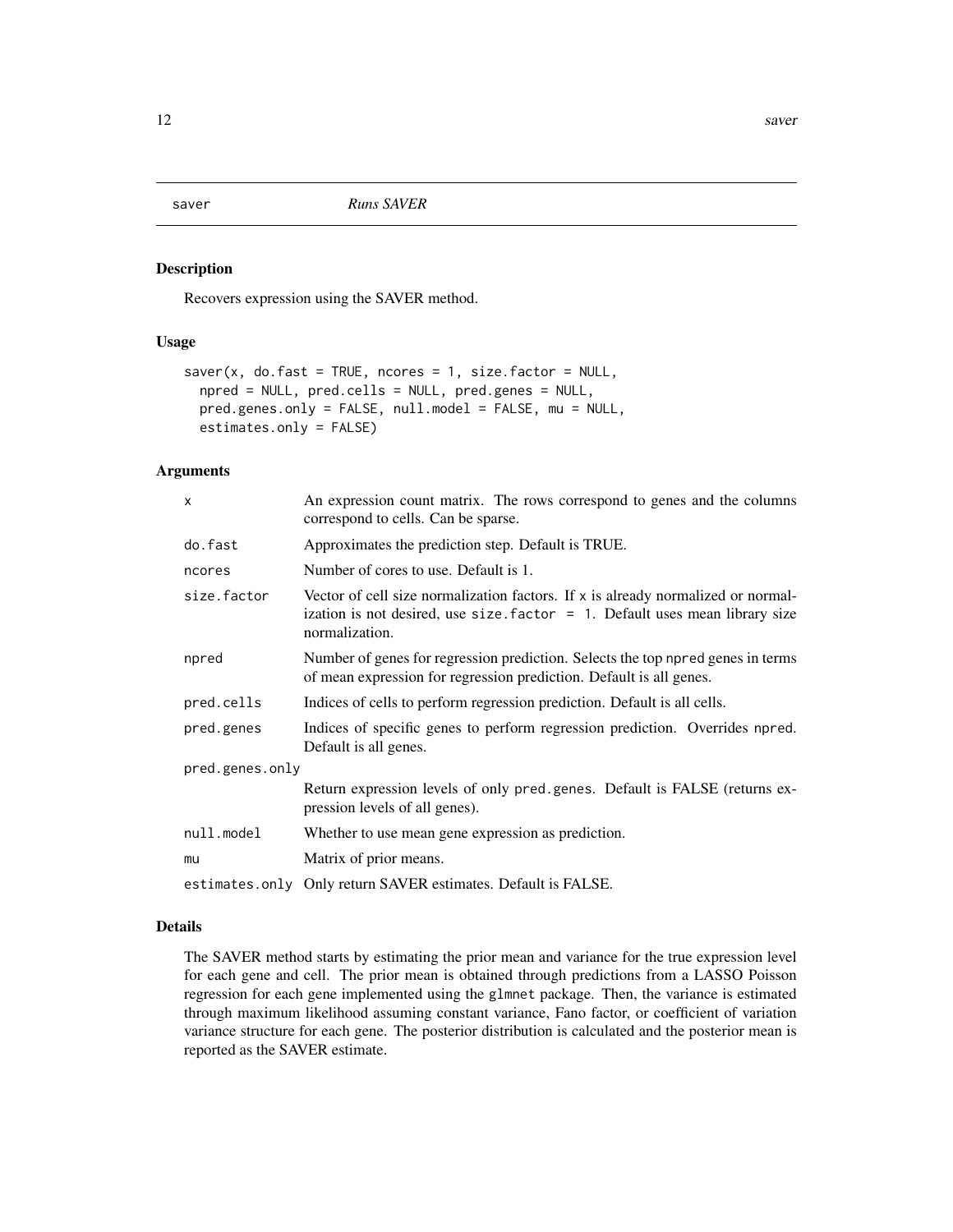saver 13

## Value

|                                                           | If 'estimates.only $=$ FALSE', a list with the following components                                                                    |  |  |
|-----------------------------------------------------------|----------------------------------------------------------------------------------------------------------------------------------------|--|--|
| estimate                                                  | Recovered (normalized) expression.                                                                                                     |  |  |
| se                                                        | Standard error of estimates.                                                                                                           |  |  |
| info                                                      | Information about dataset.                                                                                                             |  |  |
| The info element is a list with the following components: |                                                                                                                                        |  |  |
| size.factor                                               | Size factor used for normalization.                                                                                                    |  |  |
| maxcor                                                    | Maximum absolute correlation for each gene. 2 if not calculated                                                                        |  |  |
| lambda.max                                                | Smallest value of lambda which gives the null model.                                                                                   |  |  |
| lambda.min                                                | Value of lambda from which the prediction model is used                                                                                |  |  |
| sd.cv                                                     | Difference in the number of standard deviations in deviance between the model<br>with lowest cross-validation error and the null model |  |  |
| pred.time                                                 | Time taken to generate predictions.                                                                                                    |  |  |
| var.time                                                  | Time taken to estimate variance.                                                                                                       |  |  |
| maxcor                                                    | Maximum absolute correlation cutoff used to determine if a gene should be pre-<br>dicted.                                              |  |  |
| lambda.coefs                                              | Coefficients for estimating lambda with lowest cross-validation error.                                                                 |  |  |
| total.time                                                | Total time for SAVER estimation.                                                                                                       |  |  |

If 'estimates.only = TRUE', then a matrix of SAVER estimates.

## Examples

```
data("linnarsson")
## Not run:
system.time(linnarsson_saver <- saver(linnarsson, ncores = 12))
## End(Not run)
# predictions for top 5 highly expressed genes
## Not run:
saver2 <- saver(linnarsson, npred = 5)
## End(Not run)
# predictions for certain genes
## Not run:
genes <- c("Thy1", "Mbp", "Stim2", "Psmc6", "Rps19")
genes.ind <- which(rownames(linnarsson) %in% genes)
saver3 <- saver(linnarsson, pred.genes = genes.ind)
## End(Not run)
# return only certain genes
```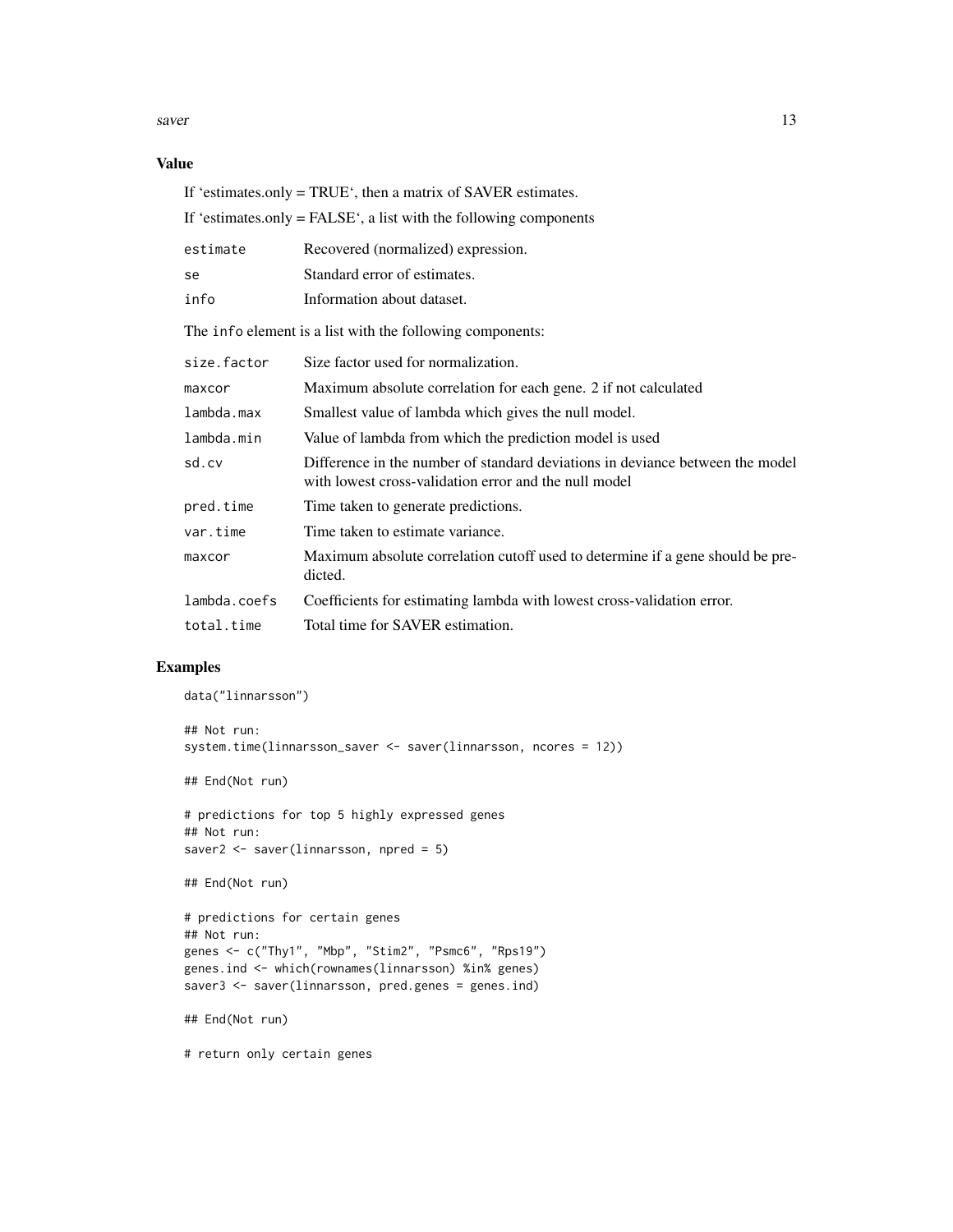#### 14 saver.fit

```
## Not run:
saver4 <- saver(linnarsson, pred.genes = genes.ind, pred.genes.only = TRUE)
## End(Not run)
```
saver.fit *Fits SAVER*

## Description

Fits SAVER object

#### Usage

```
saver.fit(x, x.est, do.fast, ncores, sf, scale.sf, pred.genes, pred.cells,
  null.\text{model}, \text{ngenes} = \text{nrow}(x), \text{ncells} = \text{ncol}(x),gene.names = rownames(x), cell.names = colnames(x), estimates.only)
saver.fit.mean(x, ncores, sf, scale.sf, mu, ngenes = nrow(x),
  ncells = ncol(x), gene.name = rownames(x),cell.names = colnames(x), estimates.only)
```

```
saver.fit.null(x, ncores, sf, scale.sf, ngenes = nrow(x),
 ncells = ncol(x), gene.name = rownames(x),cell.names = colnames(x), estimates.only)
```
## Arguments

| $\mathsf{x}$ | An expression count matrix. The rows correspond to genes and the columns<br>correspond to cells.          |
|--------------|-----------------------------------------------------------------------------------------------------------|
| x.est        | The log-normalized predictor matrix. The rows correspond to cells and the<br>columns correspond to genes. |
| do.fast      | Approximates the prediction step. Default is TRUE.                                                        |
| ncores       | Number of cores to use. Default is 1.                                                                     |
| sf           | Normalized size factor.                                                                                   |
| scale.sf     | Scale of size factor.                                                                                     |
| pred.genes   | Index of genes to perform regression prediction.                                                          |
| pred.cells   | Index of cells to perform regression prediction.                                                          |
| null.model   | Whether to use mean gene expression as prediction.                                                        |
| ngenes       | Number of genes.                                                                                          |
| ncells       | Number of cells.                                                                                          |
| gene.names   | Name of genes.                                                                                            |
| cell.names   | Name of cells.                                                                                            |
|              | estimates.only Only return SAVER estimates. Default is FALSE.                                             |
| mu           | Matrix of prior means.                                                                                    |

<span id="page-13-0"></span>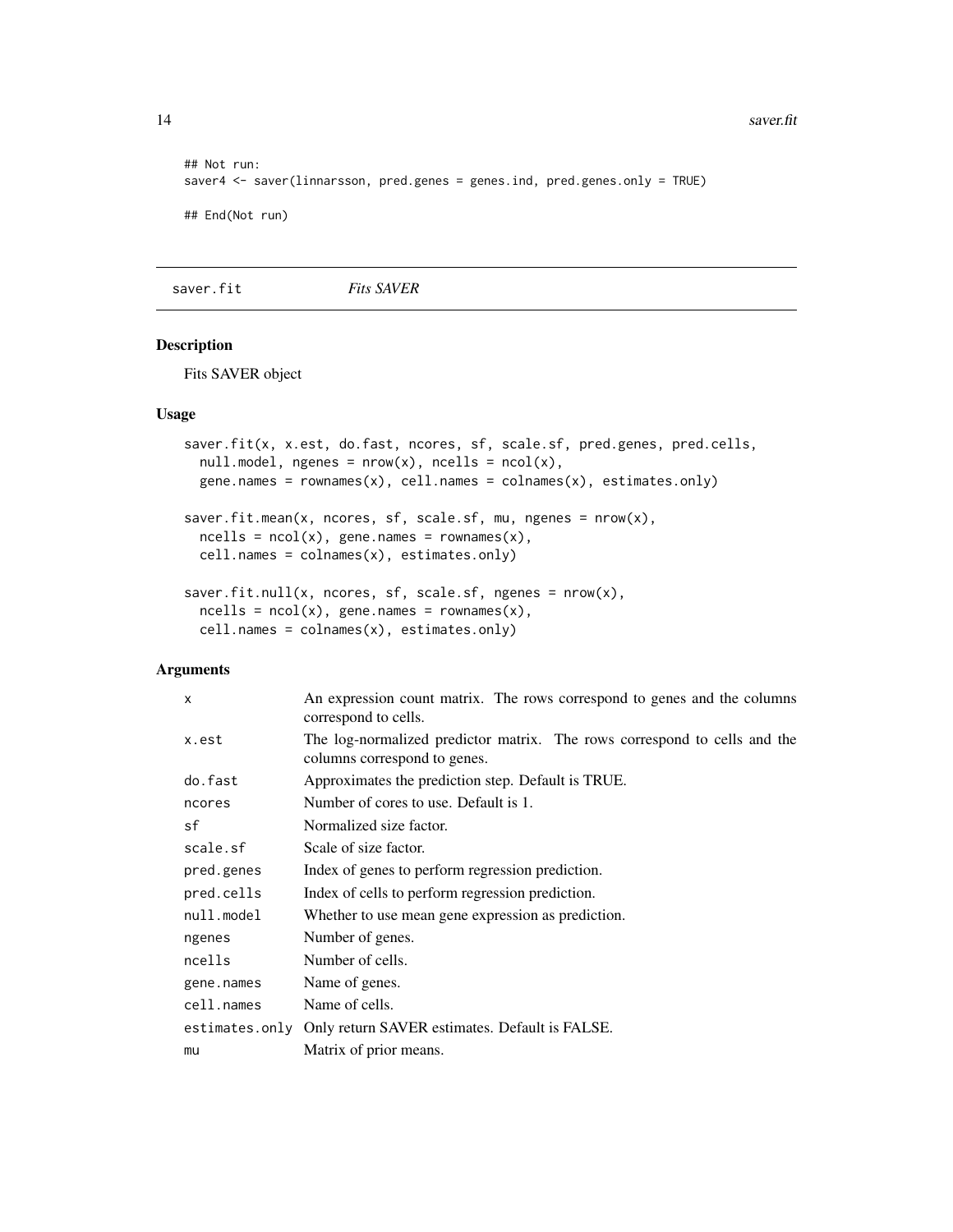#### saver.fit  $15$

## Details

The SAVER method starts by estimating the prior mean and variance for the true expression level for each gene and cell. The prior mean is obtained through predictions from a Lasso Poisson regression for each gene implemented using the glmnet package. Then, the variance is estimated through maximum likelihood assuming constant variance, Fano factor, or coefficient of variation variance structure for each gene. The posterior distribution is calculated and the posterior mean is reported as the SAVER estimate.

## Value

A list with the following components

| estimate | Recovered (normalized) expression |
|----------|-----------------------------------|
| .se      | Standard error of estimates       |
| info     | Information about fit.            |